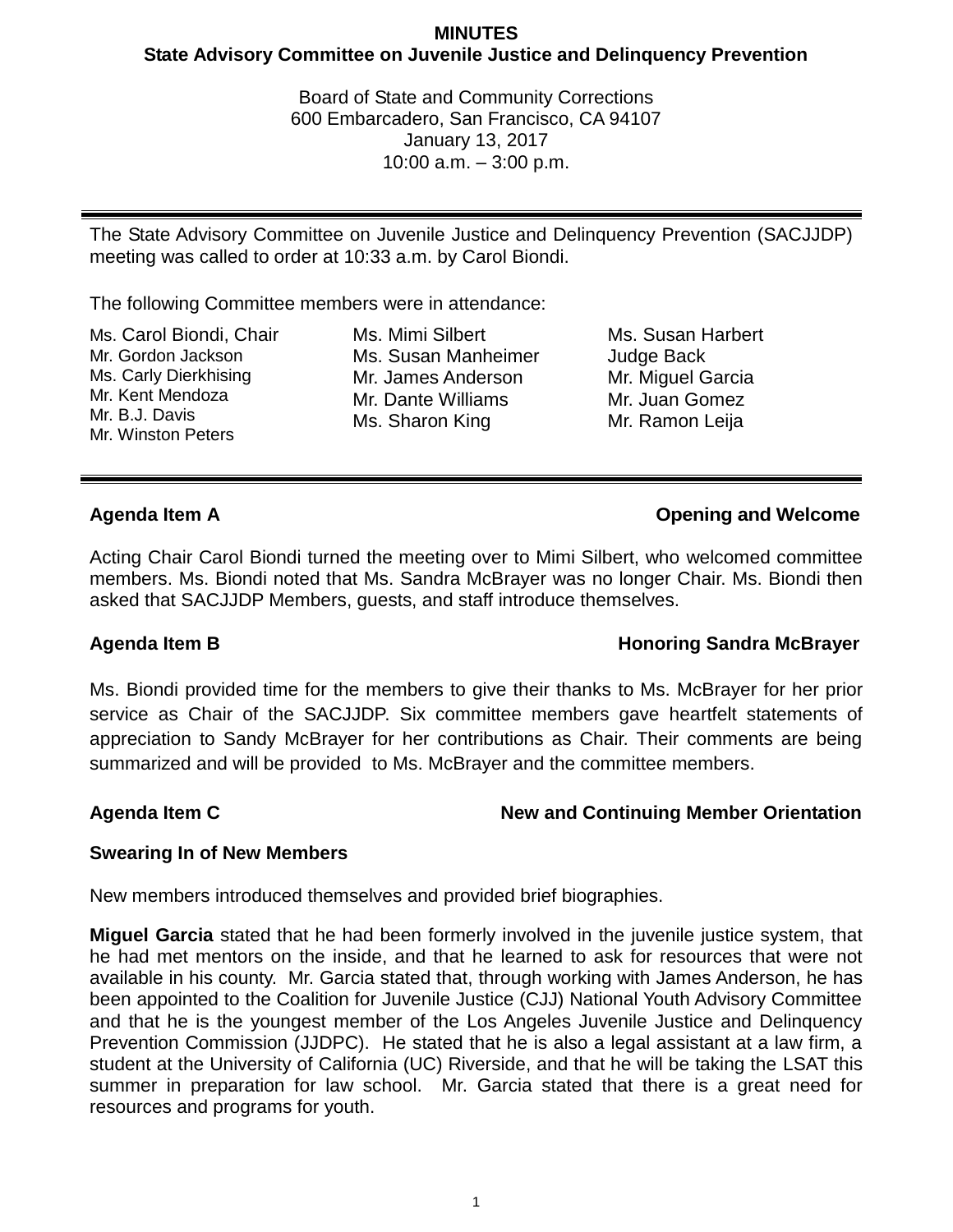**Kent Mendoza** stated that he had been formerly involved in the juvenile justice system. Mr. Mendoza stated that he had worked his way up from Intern to Senior Administrative Assistant at the Los Angeles Chamber of Commerce and that he had benefitted from mentorship through the Anti-Recidivism Coalition (ARC). Mr. Mendoza stated that he is currently the Member Relations Coordinator at ARC and that he enjoys the opportunity to talk to and help people in prison. Ms. Biondi added that Mr. Mendoza just managed an ARC event for around 225 people last weekend.

**Dante Williams** stated that he had been formerly involved in the juvenile justice system, but had met people outside of his environment who saw a different path and that he developed a passion to better himself as well as to help other young people succeed. Mr. Williams stated that he started out as a Youth Advocate and worked his way up to Youth Advocate Manager for Sacramento County youth in the juvenile justice system, foster care system, and youth receiving mental health services. He stated that he was the Past Chair of the Sacramento Youth Advocate Committee, is a Board Member of the Sacramento Area FBI Citizen's Academy, and is the Co-Chair of the Sacramento County Mental Health Services Act (MHSA) Steering Committee.

**Juan Gomez** stated that he had been formerly involved in the juvenile justice system and had used that experience to helped start an organization called Motivating Individual Leadership for Public Advancement (MILPA). He stated that he obtained an education by reading African and Chinese classics and European philosophy and that Scott MacDonald took him under his wing and introduced him to restorative justice. Mr. Gomez stated that he believes in community power; system change; the importance of culture and opportunities for youth; not just outcomes but rights; not just best practices but doing what is right, and action.

**Dr. B.J. Davis** stated that he had been formerly involved in the juvenile justice system and did a TED talk on his experiences and journey about 2 years ago. He stated that he is now a psychologist and the Executive Director of Strategies For Change, which provides mental health and co-occurring treatment services. Dr. Davis stated he feels like he got better in spite of the system, that he is not shy in sharing his opinions at conferences and at the BSCC meetings, and that he believes we all need to be more strategic and honest about what is and is not working; what obstructions exist, what policies are wrong, and where systems are wrong.

**Ramon Leija** stated that he had been formerly involved in the juvenile justice system, but now has an Associate of Arts degree and plans to transfer to a University of California school. He stated that he is a volunteer reserve firefighter, an emergency medical technician, and Youth Mentor at the Coachella Valley Youth Leadership Mentoring Project. He has stated that his involvement with Scott Budnick and ARC helped him obtain a Youth Coordinator position with Boys and Men of Color.

**Sharon King** stated that she is a regional compliance manager at Walmart and has focused her corporate career on auditing and compliance. Ms. King stated that, in graduate school, she worked at a juvenile residential alcohol treatment facility, got to know the clients well, learned what they had been through, and saw audits of the residential facility conducted. She stated that *was* a *prior* volunteer on *the* Child Abuse *Services* Team and that she tries to combine her interests and work on treatment and compliance.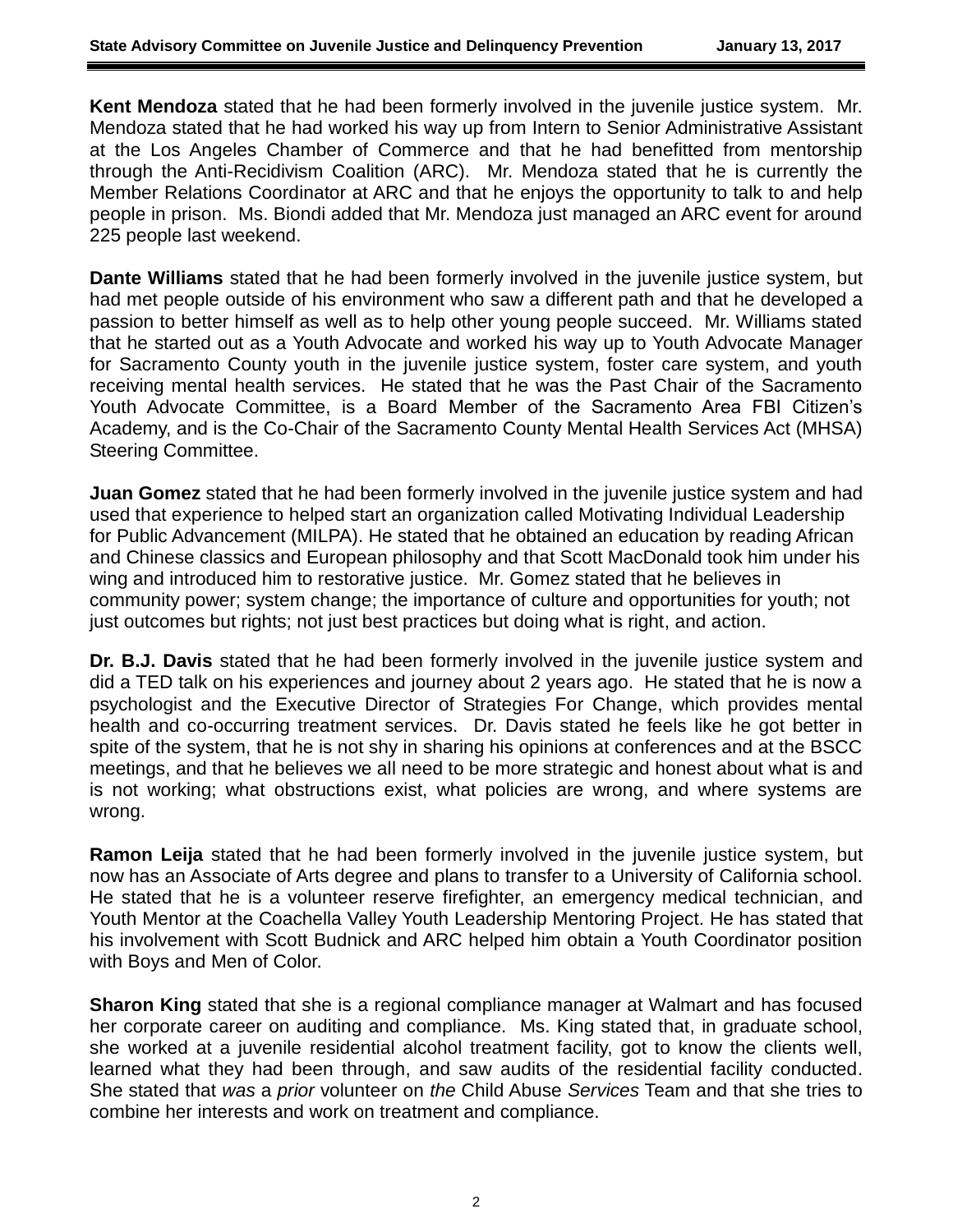BSCC Chair Linda Penner swore in the new members.

Ms. Penner and Executive Director Kathleen Howard expressed gratitude for former Chair McBrayer's service to the committee. Ms. Howard noted the uncertainty of Title II federal funding in the coming years. Ms. Howard stated that the increased SACJJDP membership is beneficial, but does add costs to SACJJDP's travel budget. Ms. Biondi stated that she believed there was around \$50,000 left over from prior years and that a couple of members don't charge for their travel, so costs can be calculated based on 18, not 20, members. Ms. Biondi stated that she had checked with the federal Office of Juvenile Justice and Delinquency Prevention (OJJDP) and was told that California's current Title II budget included \$10,000 in the SAG line item and \$857,552 in Planning an Administration funds (\$428,776 of which are paid by Title II). Ms. McBrayer, a member of the public, explained that SAGs are eligible for 5% of the minimum allocation to a state (currently \$400,000) which equals \$20,000. Ms. Nicole Woodman stated that BSCC staff are working with OJJDP to adjust SACJJDP's budget to its allowable maximum and to reallocate prior years' funds. Ms. Woodman reminded members that any changes are contingent on federal approval of an official budget modification. Discussion followed about how to reduce meeting costs, including meeting in other locations besides Sacramento. Ms. Biondi noted that most of the members are within driving distance of Los Angeles and stated the she does not think the work of the committee can be done in lies than 5 or 6 meetings per year. Ms. Howard advised of the need for a February 2017 telephonic meeting focused on SACJJDP grant application development responsibilities in response to an unexpectedly early release of OJJDP's 2017 Title II Solicitation.

## **SACJJDP Overview of Current Work**

Deputy Director Mary Jolls outlined information concerning the Juvenile Justice and Delinquency Prevention Act (JJDPA) and informed the committee that the JJDPA prescribes the role and responsibilities of the State Advisory Group. Ms. Ganter discussed the four (4) core requirements: deinstitutionalization of status offenders, separation of juvenile and adult offenders, jail removal, and reducing Disproportionate Minority Contact (DMC). The core requirements are specified in the JJDPA of 1974, as amended 2002, and are subject to change at the congressional level. Ms. Ganter stated that there is usually an attempt each year to update and reauthorize the JJDPA. Ms. Ganter stated that OJJDP oversees how states report on the four core requirements and that California has been in de minimis compliance for many years. Police Chief Susan Manheimer noted that there will soon be a change in administration at OJJDP. Ms. Ganter stated that while OJJDP is looking at changing the regulations around what constitutes a violation, the core requirements themselves are unlikely to change. Ms. Woodman described the purpose and process for annually re-applying to OJJDP for Title II Formula Grant funding and stated that the 2017 reapplication will be for the third year of our Three Year Plan. Ms. Woodman explained the priorities of the current Title II Formula Grant and the urgency of obtaining SACJJDP's input and approval based on new deadlines (R.E.D. and Compliance Monitoring data and sections of the Three Year Plan due February 28, 2017, and the narrative and budget portions of the Three Year Plan due April 17, 2017). Eloisa Tuitama discussed the types of active local grants funded in our Three Year Plan, including: 12 Title II grants, 2 Tribal Youth grants, and 4 Reducing Racial and Ethnic Disparity (R.E.D.) grants. Ms. Manheimer commented that OJJDP has historically required set aside funding for Tribal Youth Grants and that this is a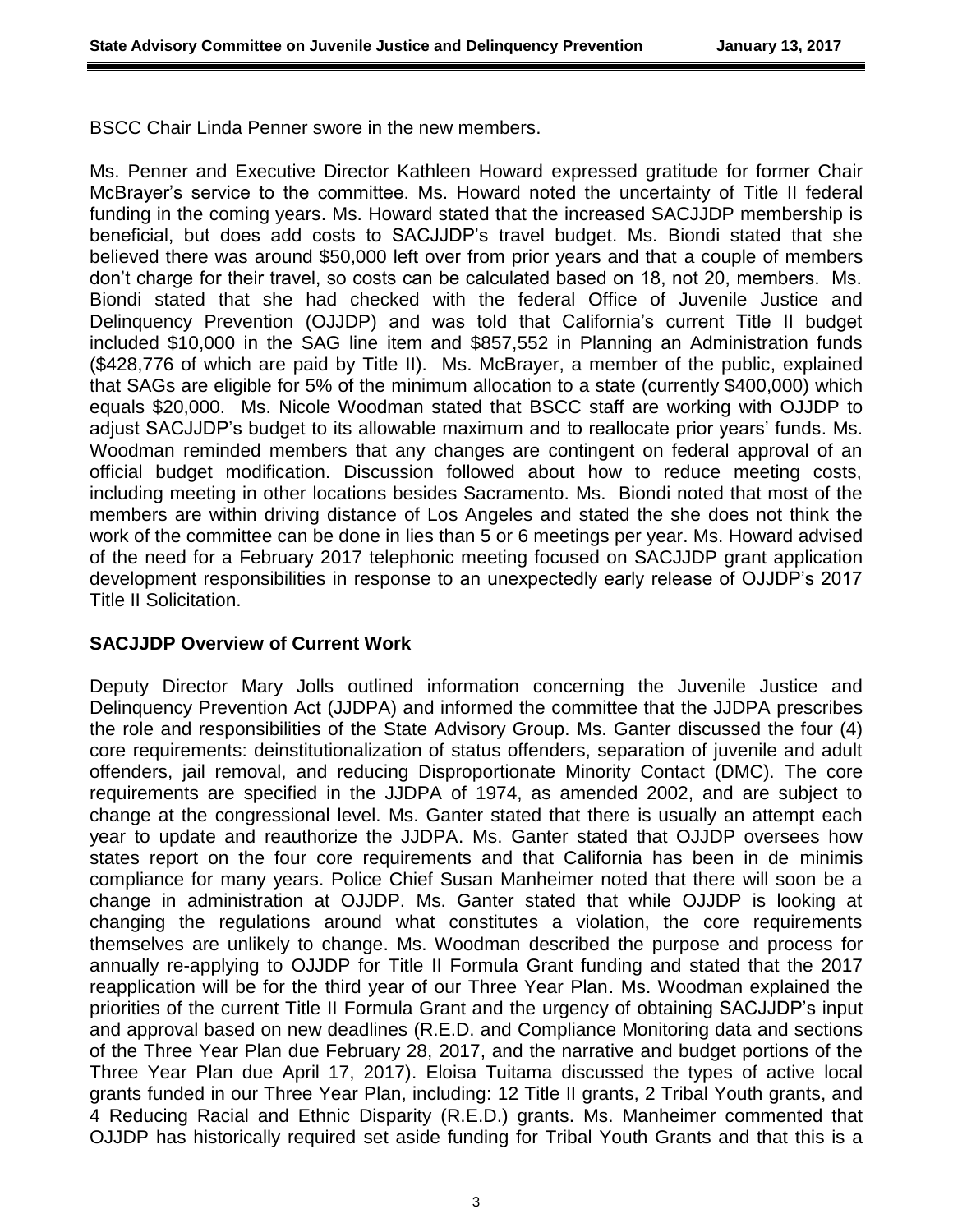policy which may change with a new administration. Ms. Woodman stated that SACJJDP has historically budgeted more than the required set aside for Tribal Youth Grants. Ms. Tuitama added that there will be an opportunity to expand the Tribal Youth Grant in the 2018-2021 Three Year Plan. Ms. Woodman and Ms. McBrayer, a member of the public, described the SACJJDP workgroups and subcommittees including the Use of Force Workgroup, the R.E.D. Subcommittee, and the proposed Behavioral Health Workgroup. Ms. Howard stated that work of the workgroups and subcommittees is on hold pending appointment of the new Chair.

### **Statement of Economic Interests (Form 700), Ethics Training, and Bagley-Keene Act**

BSCC Counsel Aaron Maguire reviewed the Bagley-Keene Act and asked that members read the copy of the Act that will be sent to them. Mr. Maguire informed the new members of their responsibility to submit a Statement of Economic Interest (Form 700) and complete Ethics Training. Mr. Maguire explained conflict of interest considerations pertaining to the members.

## **Agenda Item D State Advisory Committee on Juvenile Justice and Delinquency Prevention (SACJJDP-California's State Advisory Group) Responsibilities and Planning for 2017**

Ms. Howard noted that the Power Points from Administrator Listenbee's visit on September 12, 2017 were included in the packets. Ms. Jolls explained that SACJJDP is responsible for developing grant criteria and recommendations, reading and reviewing grant proposals, making compliance monitoring recommendations to the BSCC Board, and making recommendations on the Title II Three Year Juvenile Justice and Delinquency Prevention Plan. Ms. Jolls explained the role of BSCC staff in providing oversight, monitoring, and technical assistance to grantees.

Ms. Penner discussed the history of the BSCC as it relates to realignment and juvenile justice. Ms. Penner explained that SACJJDP members can make recommendations to the Governor through the BSCC Board. Gordon Jackson encouraged the new members to be innovative in the way they conduct the work of the committee Ms. Biondi noted that the new members were chosen to serve on SACJJDP because of their experience. Susan Harbert encouraged the members to use their experience in their work with SACJJDP. Ms. Penner commented that the Governor is concerned about juvenile justice. Mr. Williams asked what the process is for SACJJDP advising the BSCC. Ms. Penner explained that funding decisions come before the BSCC Board for adoption. Mr. Williams asked who makes the ultimate decisions. Ms. Penner said the BSCC gives great deference to SACJJDP. Mr. Maguire explained further the Fair Political Practices Commission has determined that Executive Steering Committees (ESCs) are the ultimate decision makers. Mr. Davis asked if, as a body, SACJJDP is not to advocate for particular legislation. Ms. Penner stated that as a body SACJJDP cannot advocate for specific legislation. Ms. Biondi stated that members are free to do so as individuals and that there is a role for SACJJDP to provide education to the Administration. Ms. Manheimer added that SACJJDP members are viewed by the Governor as subject matter experts in their respective fields. Ms. Howard stated that BSCC staff also view SACJJDP members as subject matter experts with a board range of expertise.

Ms. McBrayer, a member of the public, stated that the SACJJDP is a federally mandated committee that is responsible for educating the California legislature on potential impacts of legislation on compliance. Mr. Gomez asked how the new members have their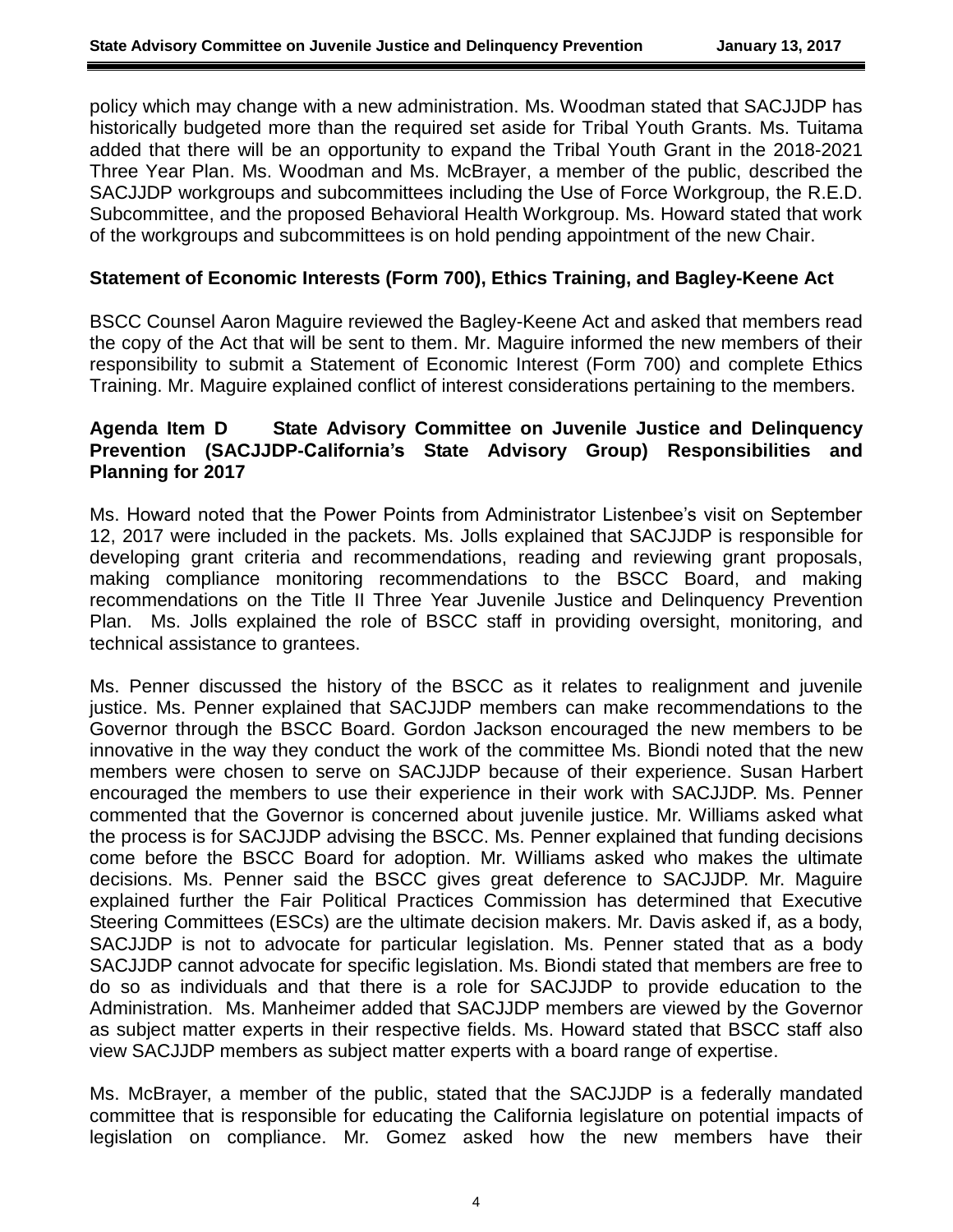recommendations made known to the legislature. Ms. Howard explained the communication structure by which SACJJDP can make recommendations to the BSCC Board. Ms. Penner stated that new members will have their input embedded into the unified committee recommendations. Mr. Davis asked how a new member could bring new strategies into the strategic plan. Ms. Biondi explained that new members may suggest new agenda items for meetings and make recommendations addressing a strategic plan.

Ms. Dierkhising asked if there are final reports with outcome measures. Ms. Jolls explained that the grant cycle has not ended, but that reports of prior outcome measures can be made available to the members at a future meeting. Ms. Manheimer suggested in the future that SACJJDP further discuss core priorities as they relate to mental and behavioral health. Ms. Jolls stated that the next SACJJDP meeting would include input into the Title II 2017 Three Year Plan. Ms. King asked if SACJJDP has by laws. Ms. Jolls stated that it does not. Ms. Penner explained that the BSCC is governed by state statute.

### Agenda Item E Approval of the minutes from the SACJJDP Meetings on **June 15, 2016; September 12, 2016; and October 12, 2016**

Ms. Biondi requested a motion to approve minutes for the June 15, 2016 SACJJDP meeting. **None abstained or opposed. Motion passed.**

Ms. Biondi requested a motion to approve minutes for the September 12, 2016 SACJJDP meeting. **None abstained or opposed. Motion passed.**

Ms. Biondi requested a motion to approve minutes for the September 12, 2016 SACJJDP meeting. **None abstained or opposed. Motion passed.**

## Agenda Item F SACJJDP CHAIR AND BSCC UPDATE

## **BSCC Update**

Ms. Howard notified members that the 2017 National Forum on Criminal Justice Conference will be held July 30 through August 20, 2017 at the Hilton Long Beach in California. Ms. Ganter provided an overview of juvenile facilities inspection requirements and stated that either the Juvenile Court Judge or the Juvenile Justice Commission (JJC) must conduct an annual inspection of every secure juvenile detention center. The BSCC reviewed the 2014 inspection cycle and determined that there was 100% compliance with receipt of the Judges/JJC's inspections reports by BSCC; no county was missing its local juvenile justice inspection report.

Mr. Winston Peters stated that the Los Angeles County Board of Supervisors was looking at a motion to require their camps to provide adequate appropriate hygienic supplies for females based on a report that was done on conditions of confinement. Mr. Peters asked if the issues raised fall within the purview of the BSCC's report. Ms. Biondi stated that the report was part of an audit of the Los Angeles County Probation Department that was conducted around two years ago in which camp residents were surveyed. Ms. Ganter stated that Title 15 regulations do include a minimum requirement around the provision of hygienic supplies and that local reports inform the BSCC's biennial inspection reports conducted pursuant to Title I5. Ms. Biondi stated that she would like to see the standard raised. Ms. Ganter stated that the Title 15 regulations which govern the inspections are currently being revised. Ms. Penner stated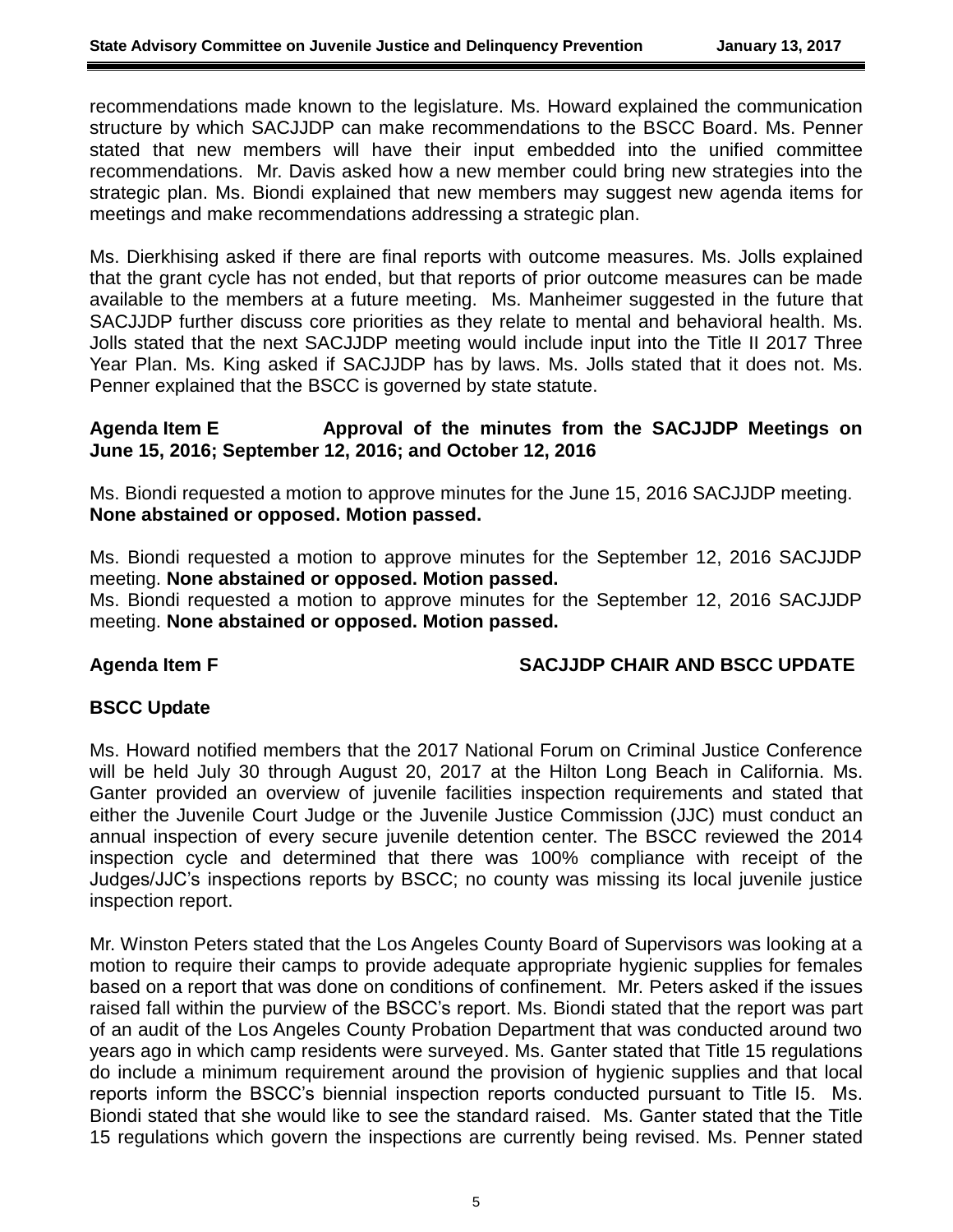that there are parallel tracks with respect to inspections and reports. There are the local county inspection reports and those conducted by the BSCC pursuant to Title 15. The issues raised in the local report fall within the purview of an internal county discussion. Ms. Biondi stated that inspection report issues can result in a county facility being found unsuitable and having to close. Ms. Penner stated that these decisions are made at the local level. Mr. Gomez asked how SACJJDP members could participate in the Title 15 regulation revision process. Ms. Ganter stated that a survey had been done and that there had been a joint meeting of SACJJDP and the Juvenile Justice Standing Committee (JJSC) members to develop recommendations to the Executive Steering Committee. Ms. Ganter stated that she would have Ms. Woodman send out an e-mail providing information on how interested persons could get involved with the juvenile regulations revisions. Ms. Sharon King asked for more detail about what the compliance monitoring component of the inspection entailed. Ms. Biondi suggested Ms. King and Ms. Ganter speak after the meeting. Ms. Ganter offered to speak about this at a future SACJJDP meeting as well. Ms. Manheimer suggested that Ms. Ganter send the blank inspection report forms to members.

## **Agenda Item G Draft Annual Compliance Monitoring Report to the Governor and Legislature**

Ms. Ganter reported that there is a requirement that SACJJDP report annually to the Governor and Legislature on core compliance and related recommendations and that the core compliance information is the same that is reported to OJJDP annually. The 2015 calendar year data was due to the OJJDP in October and demonstrated that California has maintained compliance. There is another compliance monitoring report due in February 2017 for the 2016 data. Ms. Ganter stated that members can contribute recommendations in the next annual report to the Governor and Legislature. Ms. Ganter reported that California has reduced violations of core requirements by 93 percent in deinstitutionalization of status offenders since 2003. This has been accomplished via BSCC training and technical assistance. Mr. Garcia asked how SACJJDP members could attend facility compliance monitoring visits. Ms. Ganter stated that members who wanted to attend a visit should contact her directly for further discussion.

Ms. Biondi requested a motion to approve the SACJJDP Compliance Monitoring Recommendations report for the 2015 data to the Governor and Legislature. **None abstained or opposed. Motion passed.**

## **Agenda Item H** Legislation **Contract Contract Contract Contract Contract Contract Contract Contract Contract Contract Contract Contract Contract Contract Contract Contract Contract Contract Contract Contract Contract Cont**

Ms. Jolls reported that the BSCC is tracking legislation with fiscal or policy impacts to the BSCC. In addition, the BSCC will track bills for SACJJDP based on key words search terms that it has selected. Ms. Jolls reported that AB 1998 was signed last year and took effect January 1, 2017. AB 1998 consolidated application and reporting requirements for the Youthful Offenders Block Grant (YOBG) and Juvenile Justice Crime Prevention Act (JJCPA) to streamline and make the data reporting more meaningful. Ms. Jolls stated that there is now a single annual plan due on May 1 that will include descriptions of planned programs, placements, strategies, services, and system enhancements; it no longer requires a budget, local Board of Supervisors' approval, or approval by the BSCC. Ms. Jolls stated that there is also now a single annual report due on October 1 that will include detailed expenditure and outcome information. Ms. Biondi asked if the JJCPA outcome measures designated in statute